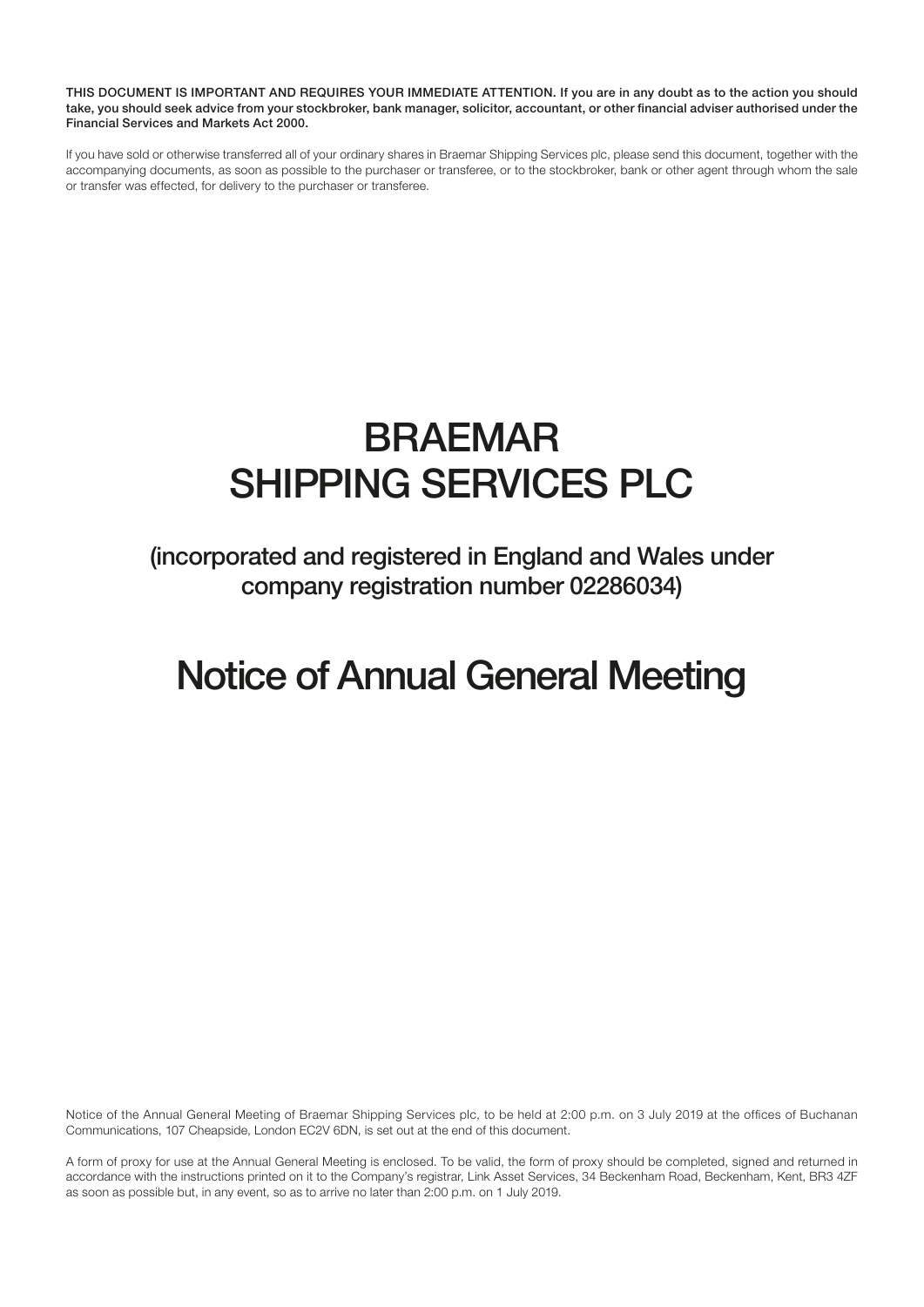### Notice of Annual General Meeting

#### BRAEMAR SHIPPING SERVICES PLC

(incorporated and registered in England and Wales under company registration number 02286034)

Registered office:

One Strand Trafalgar Square London England WC2N 5HR 7 June 2019

*To the Shareholders of Braemar Shipping Services plc*

#### Notice of Annual General Meeting

Dear Shareholder,

I am pleased to be writing to you with details of the forthcoming Annual General Meeting ("AGM") of Braemar Shipping Services plc (the "Company"), which will be held at 2:00 p.m. on Wednesday 3 July 2019 at the offices of Buchanan Communications, 107 Cheapside, London EC2V 6DN. The formal notice convening the AGM is set out at the end of this document (the "Notice").

If you would like to vote on the resolutions set out in the Notice (the "Resolutions"), but cannot come to the AGM, you can appoint a proxy to exercise all or any of your rights to attend, vote and speak at the AGM by using one of the methods set out in the notes to the Notice. Appointing a proxy will not prevent you from attending and voting in person at the AGM. A form of proxy is enclosed with the Notice.

The purpose of this letter is to explain certain elements of the business to be considered at the AGM.

#### EXPLANATORY NOTES

Resolutions 1 to 12 are ordinary resolutions. These resolutions will be passed if more than 50% of the votes cast for or against are in favour.

#### Resolution 1 – Annual Report and Financial Statements

The directors are required by the Companies Act 2006 to present to the shareholders of the Company at a general meeting the reports of the directors (including the strategic report) and the auditor, and the audited accounts of the Company, for the year ended 28 February 2019. The reports of the directors and the audited accounts have been approved by the directors, and the report of the auditor has been approved by the auditor, and a copy of each of these documents may be found in the Company's Annual Report 2019.

#### Resolution 2 – Directors' Remuneration Report

Resolution 2 is to approve the directors' remuneration report on the implementation of the Company's existing directors' remuneration policy, which was approved at the Company's 2017 annual general meeting.

The Companies Act 2006 requires UK-incorporated listed companies to put their directors' remuneration report to an advisory shareholder vote. As the vote is advisory, it does not affect the actual remuneration paid to any individual director. Both the directors' remuneration report and a summary of the existing directors' remuneration policy are set out in the Company's Annual Report 2019.

#### Resolution 3 – Final dividend

A final dividend of ten pence per ordinary share for the year ended 28 February 2019 is recommended for payment by the directors of the Company. If you approve the recommended final dividend, this will be paid on 26 July 2019 to all ordinary shareholders who were on the register of members of the Company at the close of business on 21 June 2019.

#### Resolutions 4 to 9 – Re-election of directors

Resolutions 4 to 9 deal with the re-election of the directors of the Company. In accordance with best corporate governance practice, all of the directors are standing for re-election at this year's AGM.

Biographies of each of the directors can be found on pages 38 to 39 of the Company's Annual Report 2019. The Board has determined that, in its judgement, all of the non-executive directors meet the independence criteria set out in the UK Corporate Governance Code as all are independent in character and judgement and there are no relationships or circumstances that are likely to affect, or could appear to affect, their judgement. The Board confirms that the directors standing for re-election continue to perform effectively and demonstrate commitment to their role.

#### Resolution 10 – Re-appointment of auditor

The Companies Act 2006 requires that auditors be appointed at each general meeting at which accounts are laid, to hold office until the next such meeting. This resolution seeks shareholder approval for the re-appointment of BDO LLP as the Company's auditor to hold office until the next annual general meeting of the Company. The Audit Committee keeps under review the independence and objectivity of the external auditor, further information on which can be found in the Company's Annual Report 2019. After considering relevant information, the Audit Committee recommended to the Board that BDO LLP be reappointed.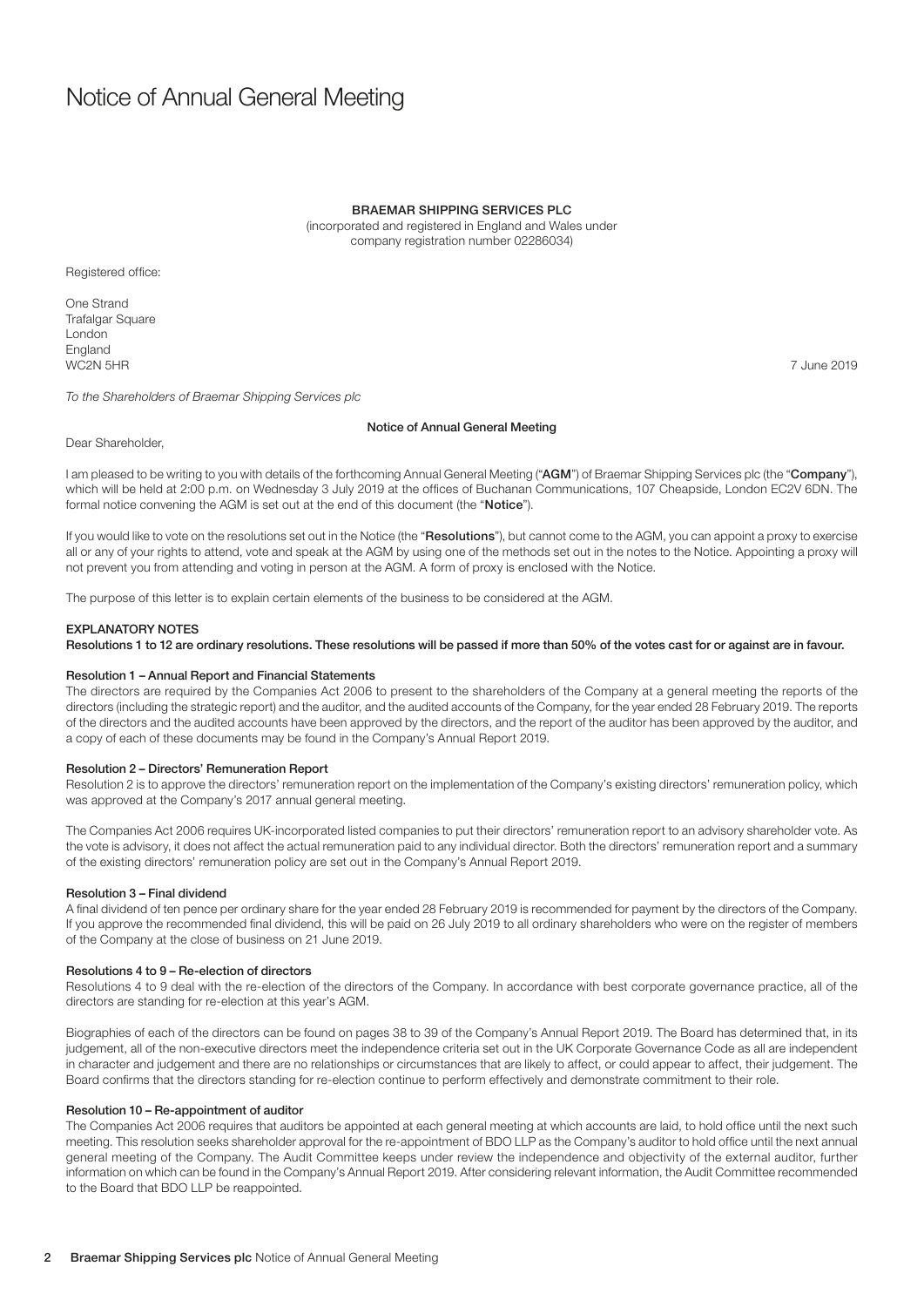#### Resolution 11 – Auditor's remuneration

This resolution authorises the directors to set the remuneration of the auditor for the audit work to be carried out by it in the next financial year. The amount of the remuneration paid to the auditor for the next financial year will be disclosed in the next audited accounts of the Company. The directors have delegated the responsibility of setting the auditor's remuneration to the Audit Committee of the Board.

#### Resolution 12 – Allotment of share capital

The Companies Act 2006 provides that the directors may only allot shares or grant rights to subscribe for or to convert any security into shares if authorised by shareholders to do so. This resolution will, if passed, authorise the directors to allot shares up to a maximum nominal amount of £2,095,546, which represents an amount which is approximately equal to two-thirds of the issued ordinary share capital of the Company as at 6 June 2019, the latest practicable date prior to the publication of the Notice. As at the date of this letter, the Company did not hold any ordinary shares in the capital of the Company in treasury.

As provided in sub-paragraph (a) of the resolution, up to half of this authority (equal to one-third of the issued share capital of the Company, will enable the directors to allot and issue new shares in whatever manner (subject to pre-emption rights) they see fit. Sub-paragraph (b) of the resolution provides that the remainder of the authority (equal to a further one-third) may only be used in connection with a rights issue in favour of ordinary shareholders. As sub-paragraph (a) imposes no restrictions on the way the authority may be exercised, it could be used in conjunction with subparagraph (b) so as to enable the whole two-thirds authority to be used in connection with a rights issue. Where usage of this authority exceeds the one-third of the issued share capital, the directors intend to follow emerging best practice as regards its use.

The authority will expire at the earlier of the conclusion of the next annual general meeting of the Company and 3 October 2020.

Passing this resolution will ensure that the directors continue to have the flexibility to act in the best interests of shareholders, when opportunities arise, by issuing new shares. However, there are no current plans to issue new shares except in connection with employee share schemes.

A similar authority was granted at last year's annual general meeting, which is set to expire at the conclusion of the AGM.

#### Resolutions 13, 14, 15 and 16 are special resolutions. These resolutions will be passed if not less than 75% of the votes cast for and against are in favour.

#### Resolutions 13 and 14 – Disapplication of statutory pre-emption rights

The Companies Act 2006 prescribes certain pre-emption rights under which, if the Company issues new shares, or grants rights to subscribe for or to convert any security into shares, for cash or sells any treasury shares, it must first offer them to existing shareholders in proportion to their current holdings.

Under Resolution 13, it is proposed that the directors be authorised to issue shares for cash and/or sell shares from treasury (if any are so held) without offering them first to existing shareholders in accordance with statutory pre-emption rights:

- (i) up to an aggregate nominal amount of £157,181 (up to 1,571,810 new ordinary shares of ten pence each). This amount represents approximately 5% of the Company's issued share capital as at 6 June 2019, the latest practicable date prior to the publication of the Notice. This part of the authority is designed to provide the Board with flexibility to raise further equity funding and to pursue acquisition opportunities as and when they may arise; or
- (ii) in respect of a rights issue, open offer or other offer that generally provides existing shareholders with the opportunity to subscribe for new shares pro rata to their existing holdings. This part of the authority is designed to give the directors flexibility to exclude certain shareholders from such an offer where the directors consider it necessary or desirable to do so in order to avoid legal, regulatory or practical problems that would otherwise arise.

Under Resolution 14, it is proposed that the directors be authorised to disapply statutory pre-emption rights in respect of an additional 5% of the Company's issued share capital (as at 6 June 2019, the latest practicable date prior to the publication of the Notice). The directors consider that proposing this resolution is appropriate for the Company's circumstances and, in accordance with the Pre-Emption Group's Principles, the directors confirm that the authority will be used only in connection with an acquisition or specified capital investment that is announced contemporaneously with the issue, or that has taken place in the preceding six-month period and is disclosed in the announcement of the issue.

If passed, the authorities in Resolutions 13 and 14 will expire at the same time as the authority to allot shares given pursuant to Resolution 12.

Excluding any shares issued in connection with an acquisition or specified capital investment as described above, the directors do not intend to issue more than 7.5% of the issued share capital on a non-pre-emptive basis in any rolling three-year period.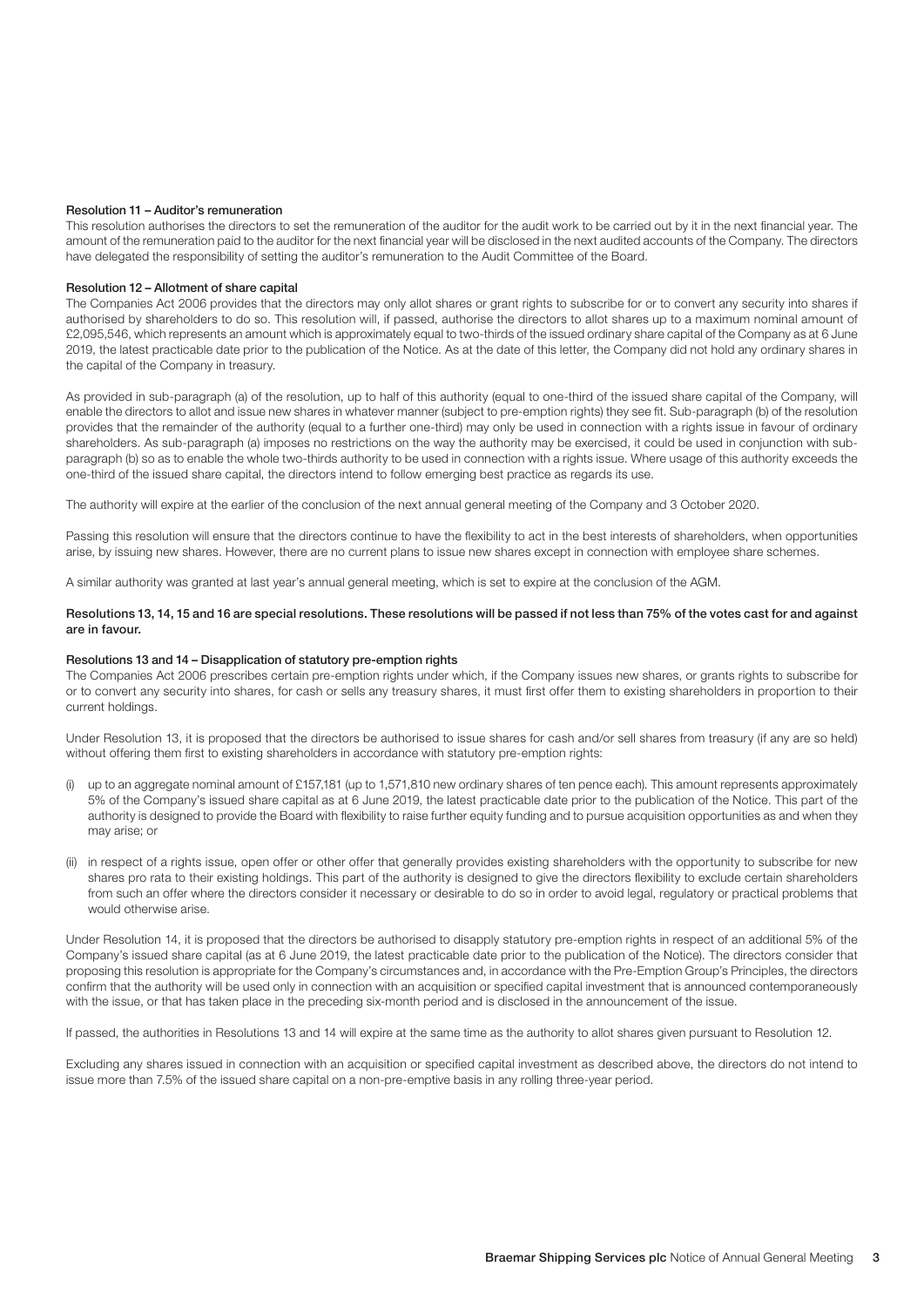### Notice of Annual General Meeting continued

#### Resolution 15 – Purchase of own shares by the Company

This resolution gives the Company authority to buy back its own ordinary shares in the market. The authority limits the number of shares that could be purchased to a maximum of 3,143,635 (representing approximately 10% of the Company's issued share capital as at 6 June 2019, the latest practicable date prior to the publication of the Notice). The price per ordinary share that the Company may pay is set at a minimum amount (excluding expenses) of ten pence per ordinary share and a maximum amount (excluding expenses) of the higher of: (i) 5% over the average of the previous five days' middle market prices; and (ii) the higher of the price of the last independent trade and the highest current independent bid on the trading venue where the purchase is carried out. This authority will only be exercised if market conditions make it advantageous to do so. This authority will expire at the earlier of the conclusion of the next annual general meeting of the Company and 3 October 2020.

The directors have no present intention of exercising the authority to purchase the Company's ordinary shares, but will keep the matter under review, taking into account the financial resources of the Company, the Company's share price and future funding opportunities. The authority will be exercised only if the directors believe that to do so would result in an increase in earnings per share and would be in the interests of shareholders generally. If the directors were to exercise the authority, their present intention is that the shares purchased (to the extent statutory requirements are met and provided any treasury shares held do not exceed 10% of the Company's issued share capital) will be held in treasury for future cancellation, sale for cash, or transfer for the purposes of or pursuant to an employee share scheme, although they may be cancelled immediately on repurchase in the light of circumstances at the time. The effect of any cancellation would be to reduce the number of shares in issue. For most purposes, while held in treasury, shares are treated as if they have been cancelled (for example, they carry no voting rights and do not rank for dividends). The Board will have regard to any guidelines published by any of the investor groups in force at the time of any such purchase, holding or resale of treasury shares.

As at 6 June 2019, which is the latest practicable date prior to the publication of the Notice, the total number of options and warrants to subscribe for ordinary shares in the capital of the Company was 970,804, representing approximately 3.09% of the Company's issued ordinary share capital at that date. If the proposed market purchase authority were to be exercised in full and all of the repurchased shares were cancelled (but the Company's issued share capital otherwise remained unaltered), the total number of options and warrants to subscribe for ordinary shares in the capital of the Company would represent approximately 3.43% of the Company's issued ordinary share capital.

#### Resolution 16 – Notice period for general meetings

This resolution seeks to continue to allow the Company to hold general meetings (other than the annual general meeting) on 14 clear days' notice (rather than 21 clear days' notice). The Company must offer, for any meeting held on less than 21 clear days' notice, a facility to vote by electronic means that is accessible to all members. The shorter notice period would not be used as a matter of routine, but only where the flexibility is merited by the business of the meeting and is thought to be to the advantage of shareholders as a whole.

The authority granted by this resolution is valid up to the next annual general meeting and needs to be renewed annually.

#### RECOMMENDATION

The Board considers the Resolutions are likely to promote the success of the Company and are in the best interests of the Company and its shareholders as a whole. The directors unanimously recommend that you vote in favour of the Resolutions as they intend to do in respect of their own beneficial holdings.

Yours faithfully,

cells

Ronald Series Chairman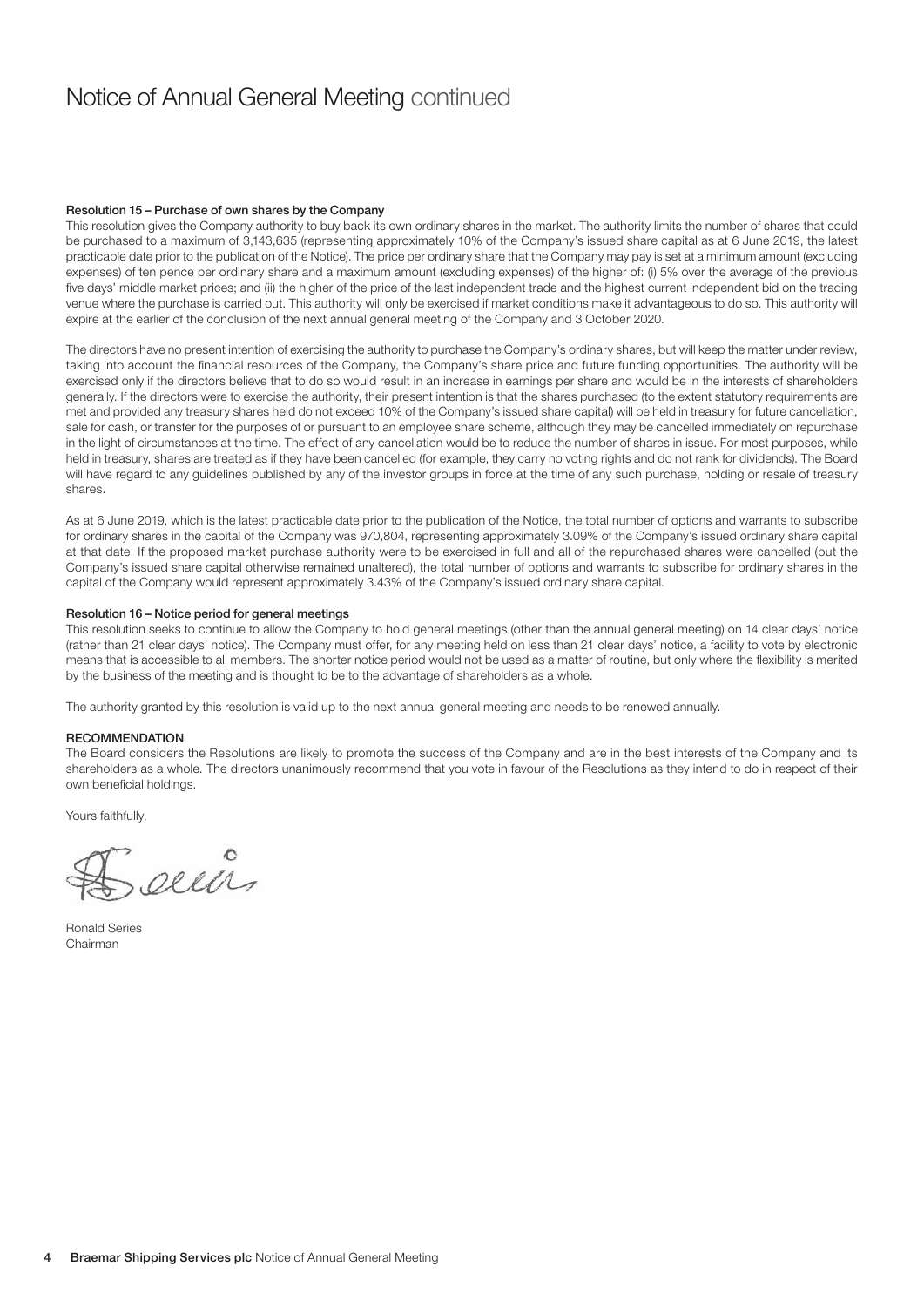#### NOTICE OF ANNUAL GENERAL MEETING OF BRAEMAR SHIPPING SERVICES PLC

Notice is hereby given that the Annual General Meeting ("AGM") of Braemar Shipping Services plc (the "Company") will be held at 2:00 p.m. on 3 July 2019 at the offices of Buchanan Communications, 107 Cheapside, London EC2V 6DN to transact the following business (of which resolutions 1 to 12 (inclusive) will be proposed as ordinary resolutions and resolutions 13 to 16 (inclusive) will be proposed as special resolutions). Voting on all resolutions will be by way of a poll.

#### ORDINARY RESOLUTIONS

- 1. To receive the audited annual accounts and reports for the year ended 28 February 2019.
- 2. To approve the directors' remuneration report for the year ended 28 February 2019 (other than the part containing the directors' remuneration policy).
- 3. To declare a final dividend for the year ended 28 February 2019 of ten pence per ordinary share, which shall be payable to all ordinary shareholders who are on the register of members as at the close of business on 21 June 2019.
- 4. To re-elect Ronald Series as a director of the Company.
- 5. To re-elect Jürgen Breuer as a director of the Company.
- 6. To re-elect Steve Kunzer as a director of the Company.
- 7. To re-elect Lesley Watkins as a director of the Company.
- 8. To re-elect James Kidwell as a director of the Company.
- 9. To re-elect Nicholas Stone as a director of the Company.
- 10. To re-appoint BDO LLP, as auditor to the Company, to hold office until the conclusion of the next general meeting at which financial statements of the Company are laid before the Company.
- 11. To authorise the directors to determine BDO LLP's remuneration as auditor of the Company.
- 12. That the directors be generally and unconditionally authorised, in substitution for all existing authorities, to exercise all powers of the Company to allot shares and to grant rights to subscribe for or to convert any security into shares up to an aggregate nominal amount of £2,095,546 comprising:
	- a) an aggregate nominal amount of £1,047,773 (whether in connection with the same offer or issue as under sub-paragraph (b) immediately below or otherwise); and
	- b) an aggregate nominal amount of £1,047,773 in the form of equity securities (as defined in section 560 of the Companies Act 2006) in connection with an offer or issue by way of rights, open for acceptance for a period fixed by the directors, to holders of ordinary shares (other than the Company) on the register on any record date fixed by the directors in proportion (as nearly as may be) to the respective number of ordinary shares deemed to be held by them, subject to such exclusions or other arrangements as the directors may deem necessary or expedient in relation to fractional entitlements, legal or practical problems arising in any overseas territory, the requirements of any regulatory body or stock exchange or any other matter whatsoever.

This authority shall expire (unless previously varied as to duration, revoked or renewed by the Company in general meeting) on 3 October 2020 or, if earlier, at the conclusion of the annual general meeting of the Company in 2020, except that the Company may before such expiry make any offer or agreement which would or might require shares to be allotted or such rights to be granted after such expiry and the directors may allot shares or grant such rights in pursuance of such offer or agreement as if the authority conferred by this resolution had not expired.

#### SPECIAL RESOLUTIONS

- 13. That the directors be empowered pursuant to section 570 of the Companies Act 2006 to allot equity securities (as defined in section 560 of that Act) for cash pursuant to the general authority conferred on them by resolution 12 and/or to sell equity securities held as treasury shares for cash pursuant to section 727 of the Companies Act 2006, in each case as if section 561 of that Act did not apply to any such allotment or sale, provided that this power shall be limited to:
	- a) any such allotment and/or sale of equity securities in connection with an offer or issue by way of rights or other pre-emptive offer or issue, open for acceptance for a period fixed by the directors, to holders of ordinary shares (other than the Company) on the register on any record date fixed by the directors in proportion (as nearly as may be) to the respective number of ordinary shares deemed to be held by them, subject to such exclusions or other arrangements as the directors may deem necessary or expedient in relation to fractional entitlements, legal or practical problems arising in any overseas territory, the requirements of any regulatory body or stock exchange or any other matter whatsoever; and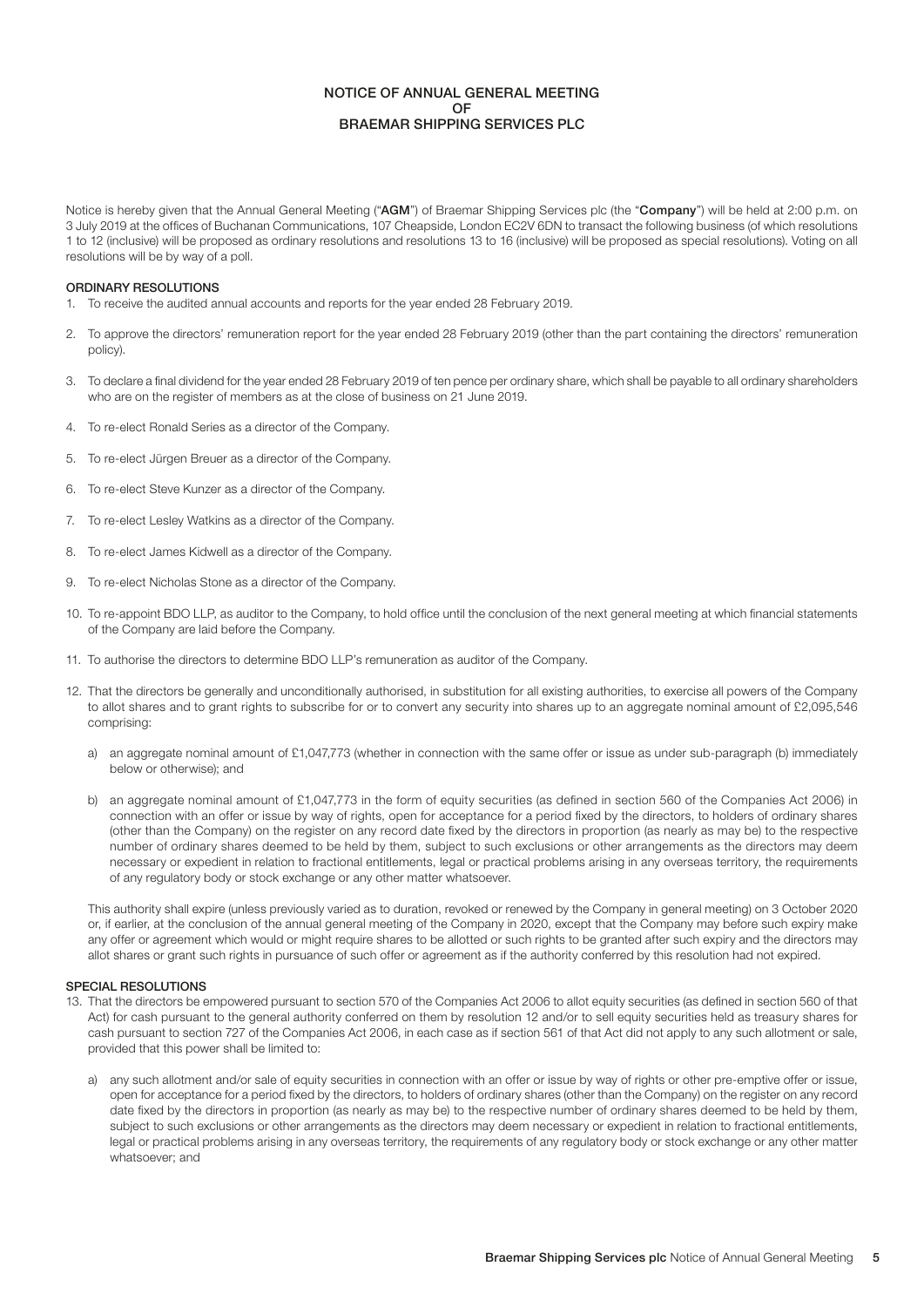### Notice of Annual General Meeting continued

b) any such allotment and/or sale, otherwise than pursuant to sub-paragraph (a) immediately above, of equity securities having, in the case of ordinary shares, an aggregate nominal value or, in the case of other equity securities, giving the right to subscribe for or convert into ordinary shares having an aggregate nominal value, not exceeding the sum of £157,181.

This authority shall expire, unless previously revoked or renewed by the Company in general meeting, at such time as the general authority conferred on the directors by resolution 12 expires, except that the Company may before such expiry make any offer or agreement which would or might require equity securities to be allotted or equity securities held as treasury shares to be sold after such expiry and the directors may allot equity securities and/or sell equity securities held as treasury shares in pursuance of such an offer or agreement as if the power conferred by this resolution had not expired.

- 14. That, in addition to any authority granted under resolution 13, the directors be empowered pursuant to section 570 of the Companies Act 2006 to allot equity securities (as defined in section 560 of that Act) for cash pursuant to the general authority conferred on them by resolution 12 and/or to sell equity securities held as treasury shares for cash pursuant to section 727 of the Companies Act 2006, in each case as if section 561 of that Act did not apply to any such allotment or sale, provided that this power shall be:
	- a) limited to any such allotment and/or sale of equity securities having, in the case of ordinary shares, an aggregate nominal value or, in the case of other equity securities, giving the right to subscribe for or convert into ordinary shares having an aggregate nominal value, not exceeding the sum of £157,181; and
	- b) used only for the purposes of financing (or refinancing, if the authority is to be used within six months after the original transaction) a transaction which the directors determine to be an acquisition or other capital investment of a kind contemplated by the Statement of Principles on Disapplying Pre-Emption Rights most recently published by the Pre-Emption Group prior to the date of this Notice.

This authority shall expire, unless previously revoked or renewed by the Company in general meeting, at such time as the general authority conferred on the directors by resolution 12 expires, except that the Company may before such expiry make any offer or agreement which would or might require equity securities to be allotted or equity securities held as treasury shares to be sold after such expiry and the directors may allot equity securities and/or sell equity securities held as treasury shares in pursuance of such an offer or agreement as if the power conferred by this resolution had not expired.

- 15. That the Company be and is generally and unconditionally authorised to make market purchases (within the meaning of section 693(4) of the Companies Act 2006) of its ordinary shares of ten pence each provided that in doing so it:
	- a) purchases no more than 3,143,635 ordinary shares in aggregate;
	- b) pays not less per ordinary share than ten pence (excluding expenses); and
	- c) pays a price per share that is not more (excluding expenses) than the higher of:
		- (i) 5% above the average of the middle market quotations for the ordinary shares as derived from the Daily Official List for the five business days immediately before the day on which it purchases that share; and
		- (ii) the price of the last independent trade of any number of ordinary shares on the trading venue where the purchase is carried out or the highest current independent purchase bid for any number of ordinary shares on that venue.

This authority shall expire on 3 October 2020 or, if earlier, at the conclusion of the annual general meeting of the Company in 2020, except that the Company may, if it agrees to purchase ordinary shares under this authority before it expires, complete the purchase wholly or partly after this authority expires.

16. That a general meeting other than an annual general meeting may be called on not less than 14 clear days' notice during the period beginning on the date of the passing of this resolution and expiring at the conclusion of the next annual general meeting of the Company in 2020.

7 June 2019 By order of the board Peter Mason Company Secretary

Registered Office: One Strand Trafalgar Square London England WC2N 5HR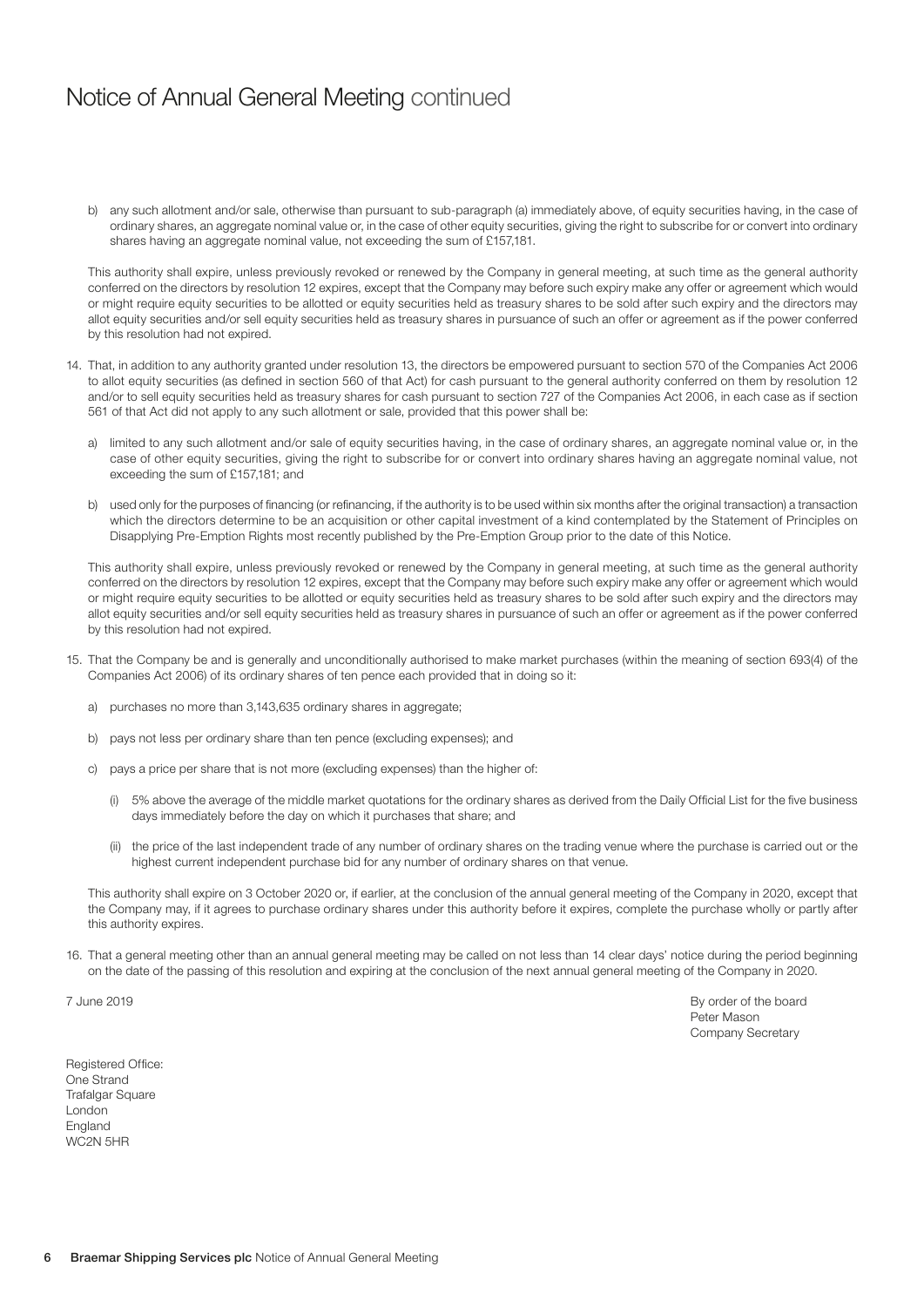### Notes to the Notice of Annual General Meeting

- 1. A member who is an individual is entitled to attend, speak and vote at the AGM or to appoint one or more other persons as his proxy to exercise all or any of his rights on his behalf. Further details of how to appoint a proxy, and the rights of proxies, are given in the Notes below. A member that is a company can appoint one or more corporate representatives (such as a director or employee of the company) whose attendance at the meeting is treated as if the company were attending in person, or it can appoint one or more persons as its proxy to exercise all or any of its rights on its behalf. In each case, the person attending the AGM will need to provide the Company or its registrars with evidence of their identity and, if applicable, their appointment as a proxy or corporate representative with authority to vote on behalf of the member.
- 2. A shareholder may appoint more than one proxy in relation to the AGM, provided that each proxy is appointed to exercise the rights attached to a different share or shares held by that shareholder. A proxy does not need to be a shareholder of the Company. If you are appointing more than one proxy you will need to state clearly on each form of proxy the number of shares in relation to which the proxy is appointed, and ensure that, taken together, the numbers of shares stated on the forms of proxy do not exceed your holding. A proxy is legally required to vote in accordance with any voting instructions given by his appointing shareholder.
- 3. In the case of joint registered holders, the signature of one holder on a proxy card will be accepted and the vote of the senior holder who tenders a vote, whether in person or by proxy, shall be accepted to the exclusion of the votes of the other joint holders. For this purpose, seniority shall be determined by the order in which names stand on the register of shareholders of the Company in respect of the relevant joint holding.
- 4. A personalised form of proxy for use in connection with the AGM is enclosed with the document of which this Notice forms part. If you do not have a personalised form of proxy and believe that you should, please contact the Company's registrars, Link Asset Services at 34 Beckenham Road, Beckenham, Kent BR3 4ZF or on 0371 664 0300. Completion and return of a form of proxy will not prevent a shareholder from attending and voting at the AGM. Addresses (including electronic addresses) in this Notice or any related documents (including the form of proxy) are included strictly for the purposes specified and not for any other purpose.
- 5. To appoint a proxy or proxies shareholders must complete: (a) a form of proxy, sign it and return it, together with the power of attorney or any other authority under which it is signed, or a notarially certified copy of such authority, to the Company's registrars, Link Asset Services at 34 Beckenham Road, Beckenham, Kent BR3 4ZF; or (b) a CREST Proxy Instruction (see below); or (c) an online proxy appointment at www.signalshares.com (you will need to enter the Investor Code printed on your form of proxy and to agree to certain terms and conditions), in each case so that it is received no later than 2:00 p.m. on 1 July 2019.
- 6. CREST members who wish to appoint a proxy or proxies through the CREST electronic proxy appointment service may do so for the AGM and any adjournment(s) of the meeting by using the procedures described in the CREST Manual (available via https://www.euroclear.com). CREST Personal Members or other CREST sponsored members and those CREST members who have appointed any voting service provider(s) should refer to their CREST sponsor or voting service provider(s), who will be able to take the appropriate action on their behalf.
- 7. In order for a proxy appointment or instruction made using the CREST service to be valid, the appropriate CREST message (a "CREST Proxy Instruction") must be properly authenticated in accordance with Euroclear UK & Ireland Limited's specifications and must contain the information required for such instructions, as described in the CREST Manual. The message, regardless of whether it constitutes the appointment of a proxy or an amendment to the instruction given to a previously appointed proxy must, in order to be valid, be transmitted so as to be received by the Company's agent (ID RA10) by the latest time for receipt of proxy appointments set out in Note 5 above. For this purpose, the time of receipt will be taken to be the time (as determined by the timestamp applied to the message by the CREST Applications Host) from which the Company's agent is able to retrieve the message by enquiry to CREST in the manner prescribed by CREST. After this time, any change of instructions to proxies appointed through CREST should be communicated to the appointee through other means.
- 8. CREST members and, where applicable, their CREST sponsors or voting service providers should note that Euroclear UK & Ireland Limited does not make available special procedures in CREST for any particular messages. Normal system timings and limitations will therefore apply in relation to the input of CREST Proxy Instructions. It is the responsibility of the CREST member concerned to take (or, if the CREST member is a CREST personal member or sponsored member or has appointed any voting service provider(s), to procure that his CREST sponsor or voting service provider(s) take(s)) such action as is necessary to ensure that a message is transmitted by means of the CREST system by any particular time. In this connection, CREST members and, where applicable, their CREST sponsors or voting service providers are referred, in particular, to those sections of the CREST Manual concerning practical limitations of the CREST system and timings.
- 9. The Company may treat as invalid a CREST Proxy Instruction in the circumstances set out in Regulation 35(5)(a) of the Uncertificated Securities Regulations 2001.
- 10. Only those shareholders included in the register of members of the Company at close of business on 1 July 2019 or, if the meeting is adjourned, in the register of members at close of business on the day which is two working days before the time for holding any adjourned meeting, will be entitled to attend and to vote at the AGM (or adjourned meeting) in respect of the number of shares registered in their names at that time. Changes to entries on the share register after the relevant deadline will be disregarded in determining the rights of any person to attend or vote at the AGM (or adjourned meeting).